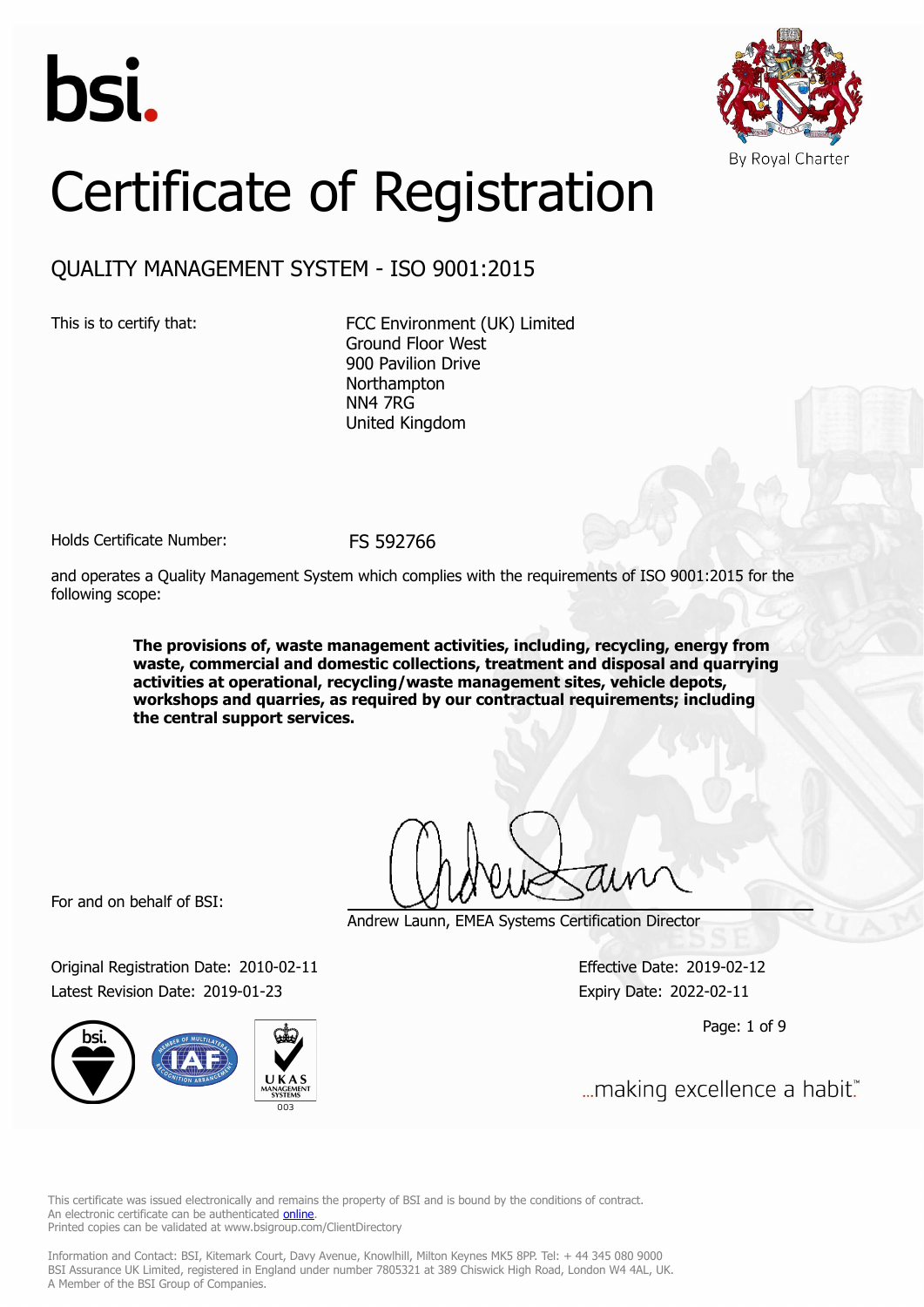| Location                                                                                                                          | Registered Activities                                  |
|-----------------------------------------------------------------------------------------------------------------------------------|--------------------------------------------------------|
| FCC Environment (UK) Limited<br>Ground Floor West<br>900 Pavilion Drive<br>Northampton<br>NN4 7RG<br>United Kingdom               | Office.                                                |
| FCC Environment (UK) Ltd<br>3 Whiterose Way<br><b>Sidings Court</b><br>Doncaster<br>DN4 5NU<br>United Kingdom                     | Office.                                                |
| FCC Environment (UK) Ltd<br>Laverstock Road<br>20/20 Business Park<br>Allington<br>Maidstone<br><b>ME16 OLE</b><br>United Kingdom | EFW & MRF                                              |
| FCC Environment (UK) Ltd<br><b>Brackley Lane</b><br>Calvert<br>Buckingham<br><b>MK18 2HF</b><br>United Kingdom                    | Office - Buckinghamshire County Council HWRC Contract. |
| FCC Environment (UK) Ltd<br><b>Incinerator Road</b><br>Off Meadow Lane<br>Nottingham<br>NG2 3JH<br>United Kingdom                 | Incineration of waste for the generation of energy.    |
| FCC Environment (UK) Ltd<br>Fowlchurch<br>Fowlchurch Road<br>Leek<br><b>ST13 6BH</b><br>United Kingdom                            | <b>HWRC &amp; Transfer Station.</b>                    |

Original Registration Date: 2010-02-11 Effective Date: 2019-02-12 Latest Revision Date: 2019-01-23 Expiry Date: 2022-02-11

Page: 2 of 9

This certificate was issued electronically and remains the property of BSI and is bound by the conditions of contract. An electronic certificate can be authenticated **[online](https://pgplus.bsigroup.com/CertificateValidation/CertificateValidator.aspx?CertificateNumber=FS+592766&ReIssueDate=23%2f01%2f2019&Template=uk)**. Printed copies can be validated at www.bsigroup.com/ClientDirectory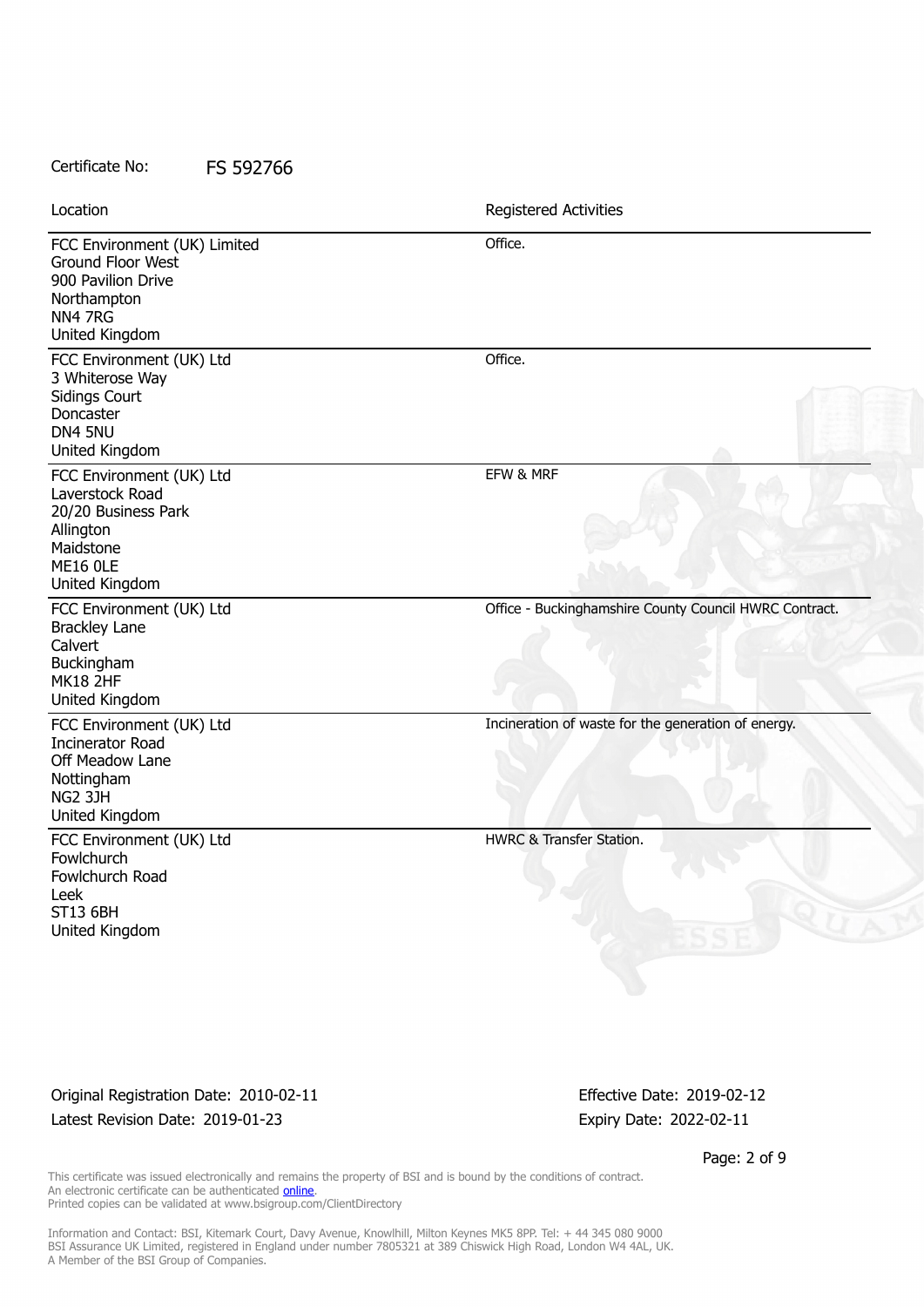| Location                                                                                                                                      | <b>Registered Activities</b>                                                                                 |
|-----------------------------------------------------------------------------------------------------------------------------------------------|--------------------------------------------------------------------------------------------------------------|
| FCC Environment (UK) Ltd<br>Unit 4 Gamma Terrace<br>Masterlord Village<br>West Rd, Ransomes Euro Park<br>Ipswich<br>IP3 9FF<br>United Kingdom | The provision of Household Waste Recycling Centres (HWRC).                                                   |
| FCC Environment (UK) Ltd<br>Knowsthorpe Lane<br>Knowsthorpe<br>Leeds<br>LS9 0PJ<br>United Kingdom                                             | Industrial Waste Treatment.                                                                                  |
| FCC Environment (UK) Ltd<br>Dixon House<br>Joseph Noble Road<br>Lillyhall<br>Workington<br><b>CA14 4JH</b><br>United Kingdom                  | Landfill.                                                                                                    |
| FCC Environment (UK) Ltd<br>South Lowestoft Industrial Estate<br>Lowestoft<br><b>NR33 7NF</b><br>United Kingdom                               | The provision of recycling, waste management activities at<br>operational, recycling/waste management sites. |
| FCC Environment (UK) Ltd<br>Off A1065<br>Mildenhall<br><b>IP28 7JQ</b><br>United Kingdom                                                      | The provision of recycling, waste management activities at<br>operational, recycling/waste management sites. |
| FCC Environment (UK) Ltd<br>Solway House<br>Moss Bay Road<br>Workington<br>CA14 3XH<br>United Kingdom                                         | Collections, recycling, MoT Station, Street Cleansing.                                                       |

Original Registration Date: 2010-02-11 Effective Date: 2019-02-12 Latest Revision Date: 2019-01-23 Expiry Date: 2022-02-11

Page: 3 of 9

This certificate was issued electronically and remains the property of BSI and is bound by the conditions of contract. An electronic certificate can be authenticated **[online](https://pgplus.bsigroup.com/CertificateValidation/CertificateValidator.aspx?CertificateNumber=FS+592766&ReIssueDate=23%2f01%2f2019&Template=uk)**. Printed copies can be validated at www.bsigroup.com/ClientDirectory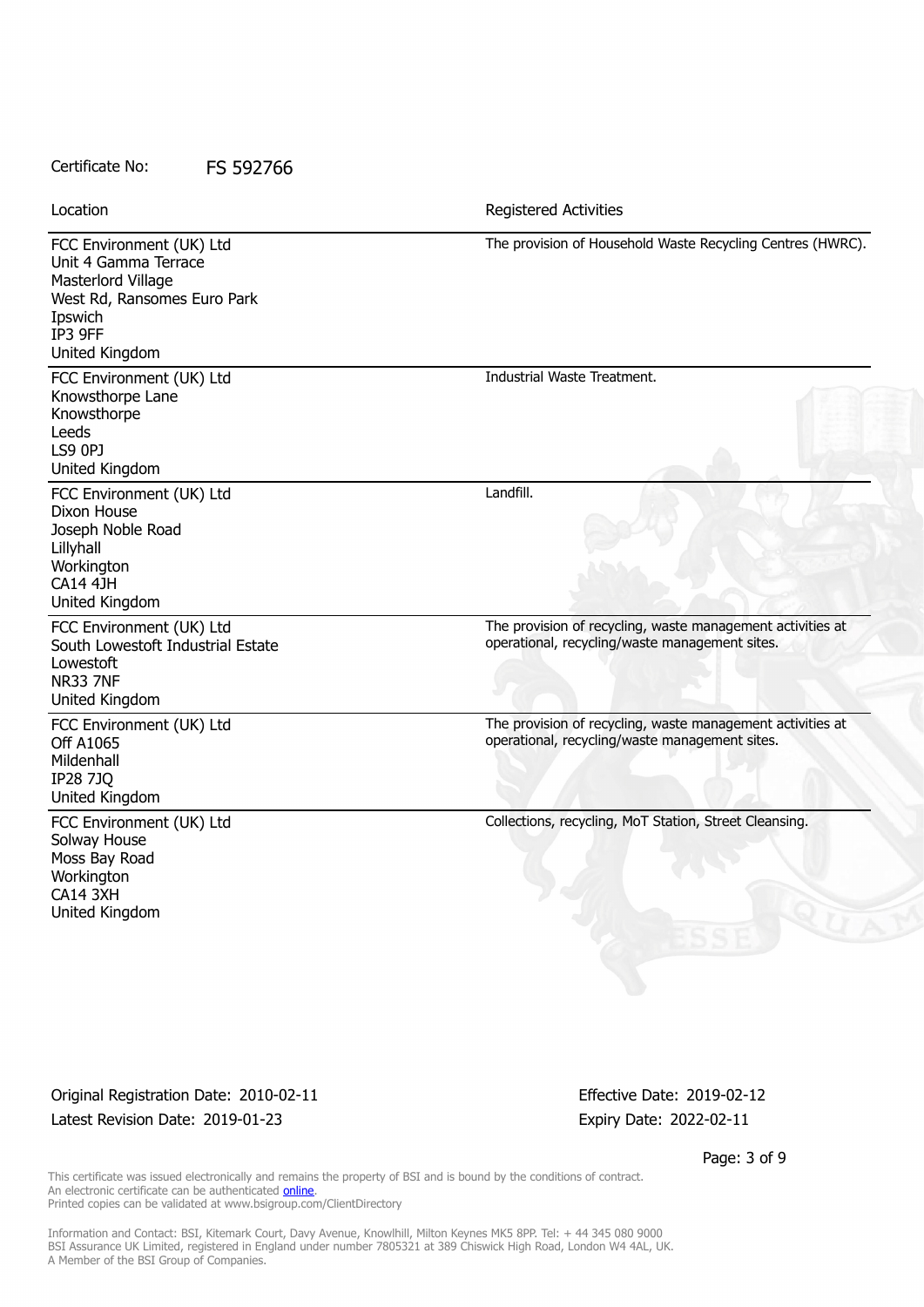FCC Environment (UK) Ltd Welham Lane Game Farm Welham Lane Great Bowden Leicester LE16 7FN United Kingdom Collections, Grounds Maintenance, Street Cleansing. FCC Environment (UK) Ltd Grafton Depot Ross Road Redhill Hereford HR2 8BH United Kingdom Collections. FCC Environment (UK) Ltd Hameldown Business Park Hameldown Road **Okehampton** EX20 1FL United Kingdom Car Park Cleaning; Collections; Kerbside Recycling; Litter Bin Cleansing; Public Convenience Maintenance; Street Cleansing. FCC Environment (UK) Ltd Unit 1 Dawes Way, Off Abbey View R Pinvin Pershore WR10 2FD United Kingdom Collections; Kerbside Recycling, Litter Bin Cleansing;; Street Cleansing, Highway Cleansing. FCC Environment (UK) Ltd Barnsdale Bar Quarry Long Lane Kirk Smeaton **Pontefract** WF8 3JX United Kingdom Quarrying of Limestone and Recycling of Inert Construction Waste. FCC Environment (UK) Ltd Darrington Leys Cridling Stubbs Knottingley WF11 0AH United Kingdom Quarrying. Location **Exercise 2018 Location Registered Activities** 

Original Registration Date: 2010-02-11 Effective Date: 2019-02-12 Latest Revision Date: 2019-01-23 Expiry Date: 2022-02-11

Page: 4 of 9

This certificate was issued electronically and remains the property of BSI and is bound by the conditions of contract. An electronic certificate can be authenticated **[online](https://pgplus.bsigroup.com/CertificateValidation/CertificateValidator.aspx?CertificateNumber=FS+592766&ReIssueDate=23%2f01%2f2019&Template=uk)**. Printed copies can be validated at www.bsigroup.com/ClientDirectory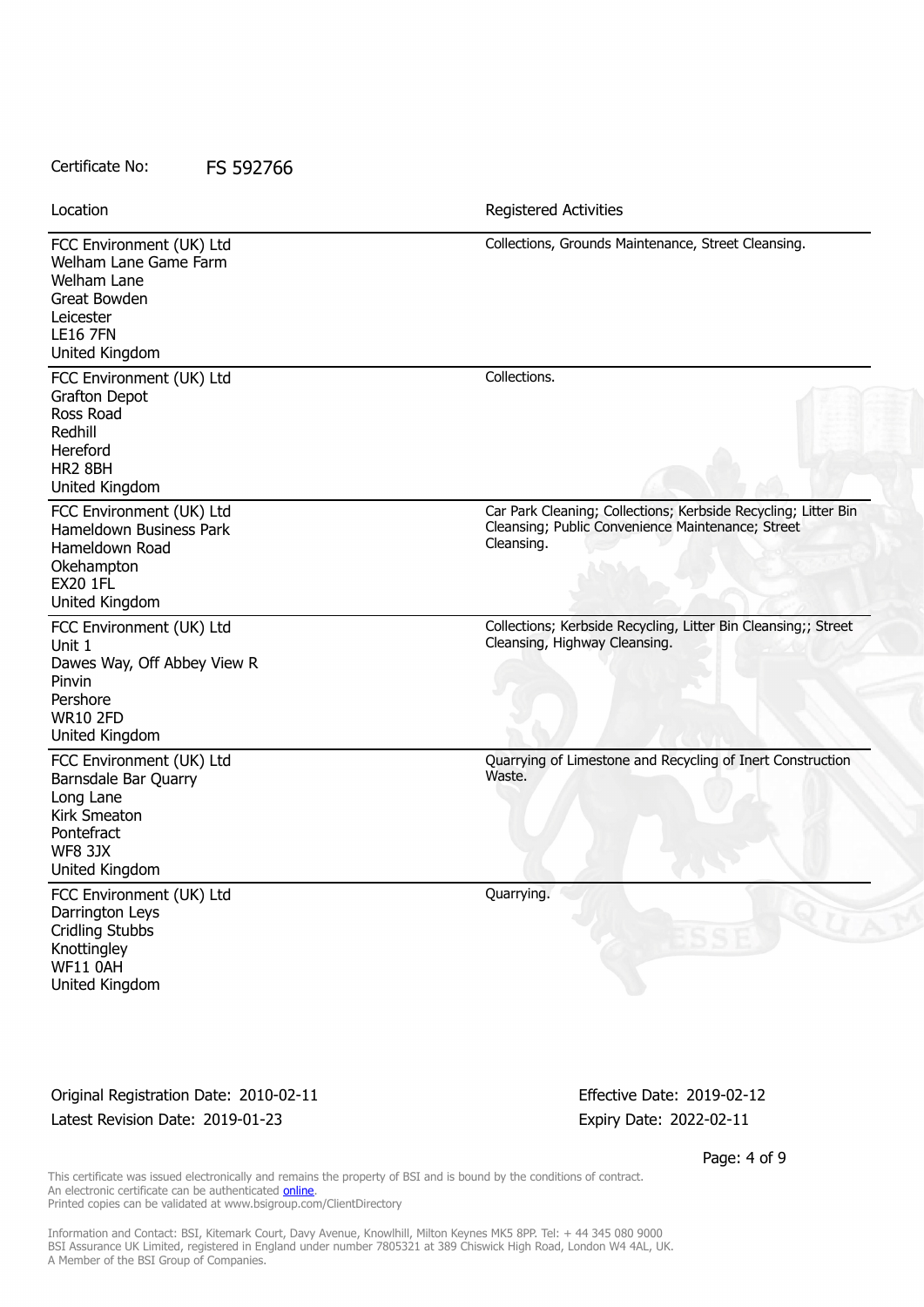Location **Exercise 2018 Location Registered Activities** 

FCC Environment (UK) Ltd Hensall Sand Quarry New Road Hensall DN14 0RD United Kingdom Quarrying. FCC Environment (UK) Ltd Aston Clinton Household Waste Recycling College Road North Aston Clinton HP22 5EZ United Kingdom The provision of a Household Waste and Recycling Centre. FCC Environment (UK) Ltd Buckingham Household Waste Recycling Yonder Slade Buckingham Industrial Estate Buckingham MK18 1RZ United Kingdom The provision of a Household Waste and Recycling Centre. FCC Environment (UK) Ltd Burnham Household Waste Recycling Crowpiece Lane Farnham Royal Slough SL2 3TG United Kingdom The provisions of, waste management activities, including, recycling, energy from waste, commercial and domestic collections, treatment and disposal and quarrying activities at operational, recycling/waste management sites, vehicle depots, workshops and quarries, as required by our contractual requirements; including the central support services. FCC Environment (UK) Ltd Chesham Household Waste Recycling Latimer Road Chesham HP5 1TL United Kingdom The provisions of, waste management activities, including, recycling, energy from waste, commercial and domestic collections, treatment and disposal and quarrying activities at operational, recycling/waste management sites, vehicle depots, workshops and quarries, as required by our contractual requirements; including the central support services.

Original Registration Date: 2010-02-11 Effective Date: 2019-02-12 Latest Revision Date: 2019-01-23 Expiry Date: 2022-02-11

Page: 5 of 9

This certificate was issued electronically and remains the property of BSI and is bound by the conditions of contract. An electronic certificate can be authenticated **[online](https://pgplus.bsigroup.com/CertificateValidation/CertificateValidator.aspx?CertificateNumber=FS+592766&ReIssueDate=23%2f01%2f2019&Template=uk)**. Printed copies can be validated at www.bsigroup.com/ClientDirectory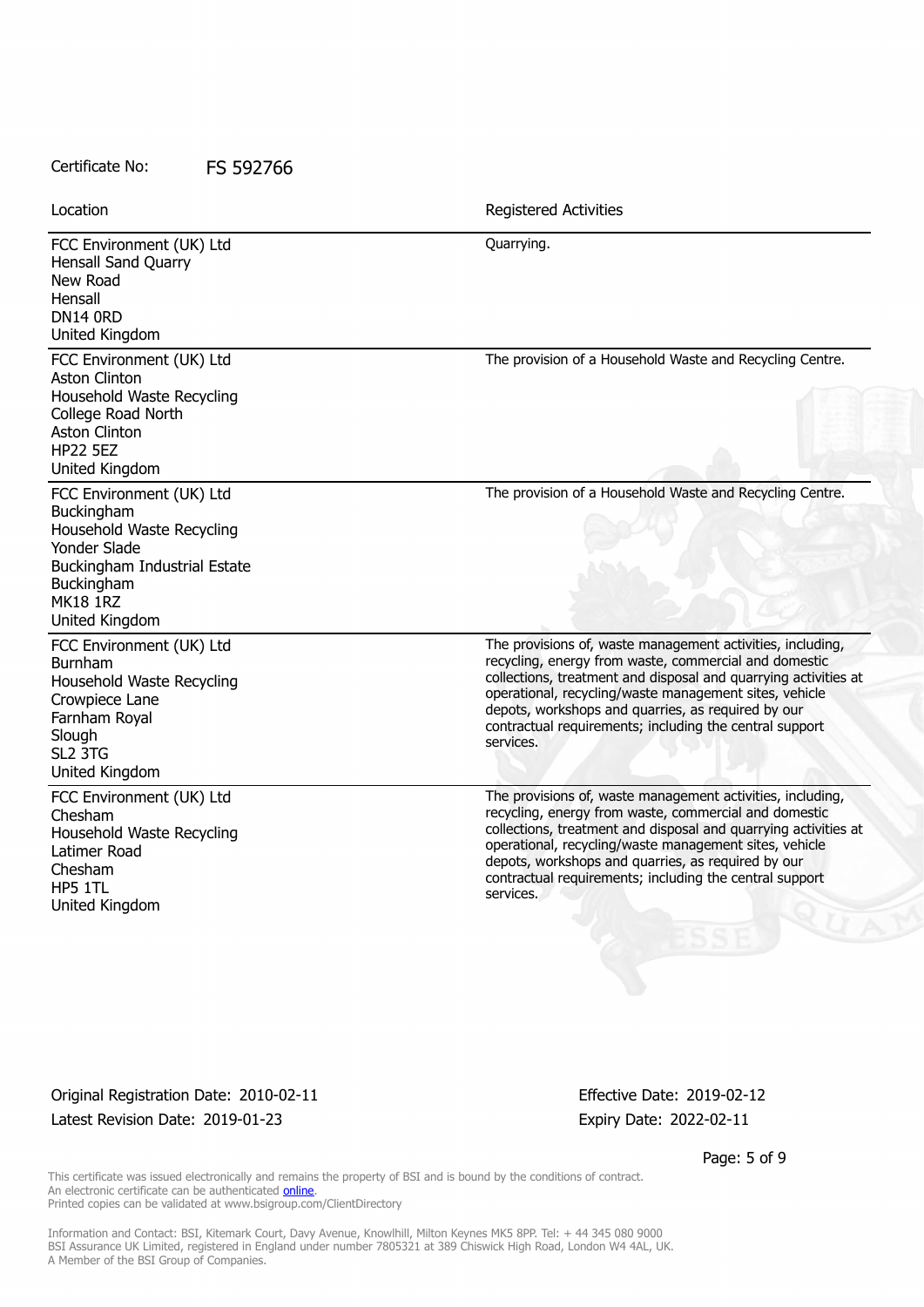FCC Environment (UK) Ltd Langley Household Waste Recycling Langley Park Road Langley **Slough** SL3 6DD United Kingdom The provisions of, waste management activities, including, recycling, energy from waste, commercial and domestic collections, treatment and disposal and quarrying activities at operational, recycling/waste management sites, vehicle depots, workshops and quarries, as required by our contractual requirements; including the central support services. FCC Environment (UK) Ltd **Biddulph** Staff CC HWRC Bemersley Road Biddulph ST8 7OT United Kingdom The provision of a Household Waste and Recycling Centre. FCC Environment (UK) Ltd Bilbrook Staffs CC HWRC Pendeford Mill Lane Billbrook WV8 1JJ United Kingdom The provision of a Household Waste and Recycling Centre. FCC Environment (UK) Ltd Burntwood Staffs CC HWRC Ring Road Chase Terrace Burntwood WS7 3JQ United Kingdom The provision of a Household Waste and Recycling Centre. FCC Environment (UK) Ltd Burton u Trent Staffs CC HWRC Shobnall Road Burton-on-Trent DE14 2AU United Kingdom The provision of a Household Waste and Recycling Centre. Location **Exercise 2018 Location Registered Activities** 

Original Registration Date: 2010-02-11 Effective Date: 2019-02-12 Latest Revision Date: 2019-01-23 Expiry Date: 2022-02-11

Page: 6 of 9

This certificate was issued electronically and remains the property of BSI and is bound by the conditions of contract. An electronic certificate can be authenticated **[online](https://pgplus.bsigroup.com/CertificateValidation/CertificateValidator.aspx?CertificateNumber=FS+592766&ReIssueDate=23%2f01%2f2019&Template=uk)**. Printed copies can be validated at www.bsigroup.com/ClientDirectory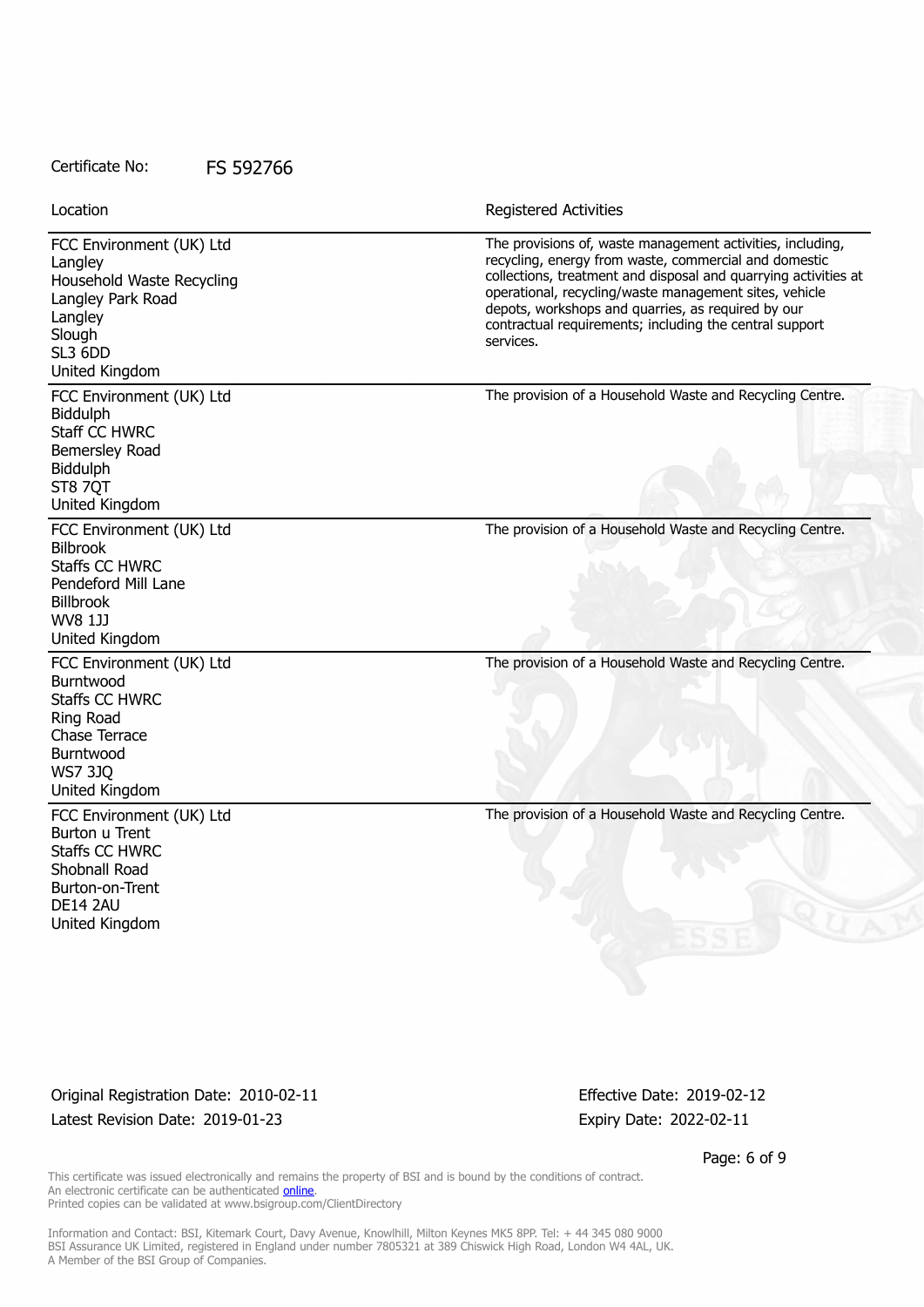FCC Environment (UK) Ltd **Cannock** Staffs CC HWRC Lichfield Road Cannock WS11 8NQ United Kingdom The provision of a Household Waste and Recycling Centre. FCC Environment (UK) Ltd Cheadle Staffs CC HWRC Tower Crane Drive Off New Haden Road Cheadle ST10 1FB United Kingdom The provision of a Household Waste and Recycling Centre. FCC Environment (UK) Ltd Lichfield Staffs CC HWRC Trent Valley Road Lichfield WS13 6EU United Kingdom The provision of a Household Waste and Recycling Centre. FCC Environment (UK) Ltd **Newcastle** Staffs CC HWRC Leycett Lane Leycett Newcastle ST5 6AD United Kingdom The provision of a Household Waste and Recycling Centre. FCC Environment (UK) Ltd Rugeley Staffs CC HWRC Station Road **Rugeley** WS15 2HE United Kingdom The provision of a Household Waste and Recycling Centre. Location **Exercise 2018 Location Registered Activities** 

Original Registration Date: 2010-02-11 Effective Date: 2019-02-12 Latest Revision Date: 2019-01-23 Expiry Date: 2022-02-11

Page: 7 of 9

This certificate was issued electronically and remains the property of BSI and is bound by the conditions of contract. An electronic certificate can be authenticated **[online](https://pgplus.bsigroup.com/CertificateValidation/CertificateValidator.aspx?CertificateNumber=FS+592766&ReIssueDate=23%2f01%2f2019&Template=uk)**. Printed copies can be validated at www.bsigroup.com/ClientDirectory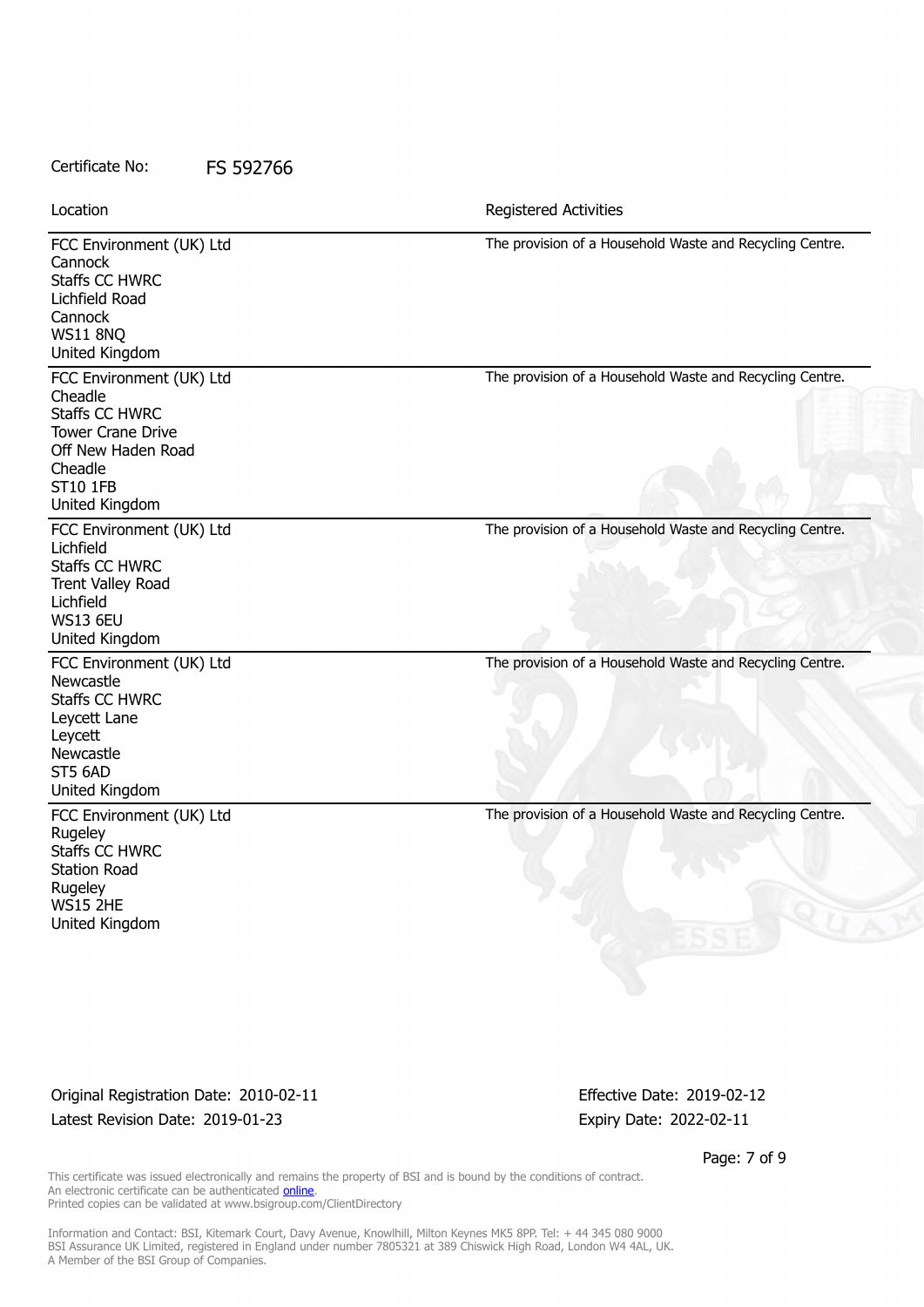FCC Environment (UK) Ltd **Stafford** Staffs CC HWRC St. Albans Road **Stafford** ST16 3DR United Kingdom The provision of a Household Waste and Recycling Centre. FCC Environment (UK) Ltd Stone Staffs CC HWRC Beacon Road, Opan Way Stone Business Park **Stone** ST15 0NN United Kingdom The provision of a Household Waste and Recycling Centre. FCC Environment (UK) Ltd Wombourne Staffs CC HWRC Botterham Lane Wombourne DY3 4RA United Kingdom The provision of a Household Waste and Recycling Centre. FCC Environment (UK) Ltd Lincoln EfW Whisby Road North Hykeham Lincoln LN6 3QW United Kingdom The incineration of municipal and commercial wastes. FCC Environment (UK) Ltd 5 Chapterhouse Close Ellesmere Port CH65 4EP United Kingdom The receipt of non-hazardous domestic and commercial wastes and their treatment to derive fuel material and recovered metals: the disposal of the residual materials to landfill. Location **Exercise 2018 Location Registered Activities** 

## Original Registration Date: 2010-02-11 Effective Date: 2019-02-12 Latest Revision Date: 2019-01-23 Expiry Date: 2022-02-11

Page: 8 of 9

This certificate was issued electronically and remains the property of BSI and is bound by the conditions of contract. An electronic certificate can be authenticated **[online](https://pgplus.bsigroup.com/CertificateValidation/CertificateValidator.aspx?CertificateNumber=FS+592766&ReIssueDate=23%2f01%2f2019&Template=uk)**. Printed copies can be validated at www.bsigroup.com/ClientDirectory